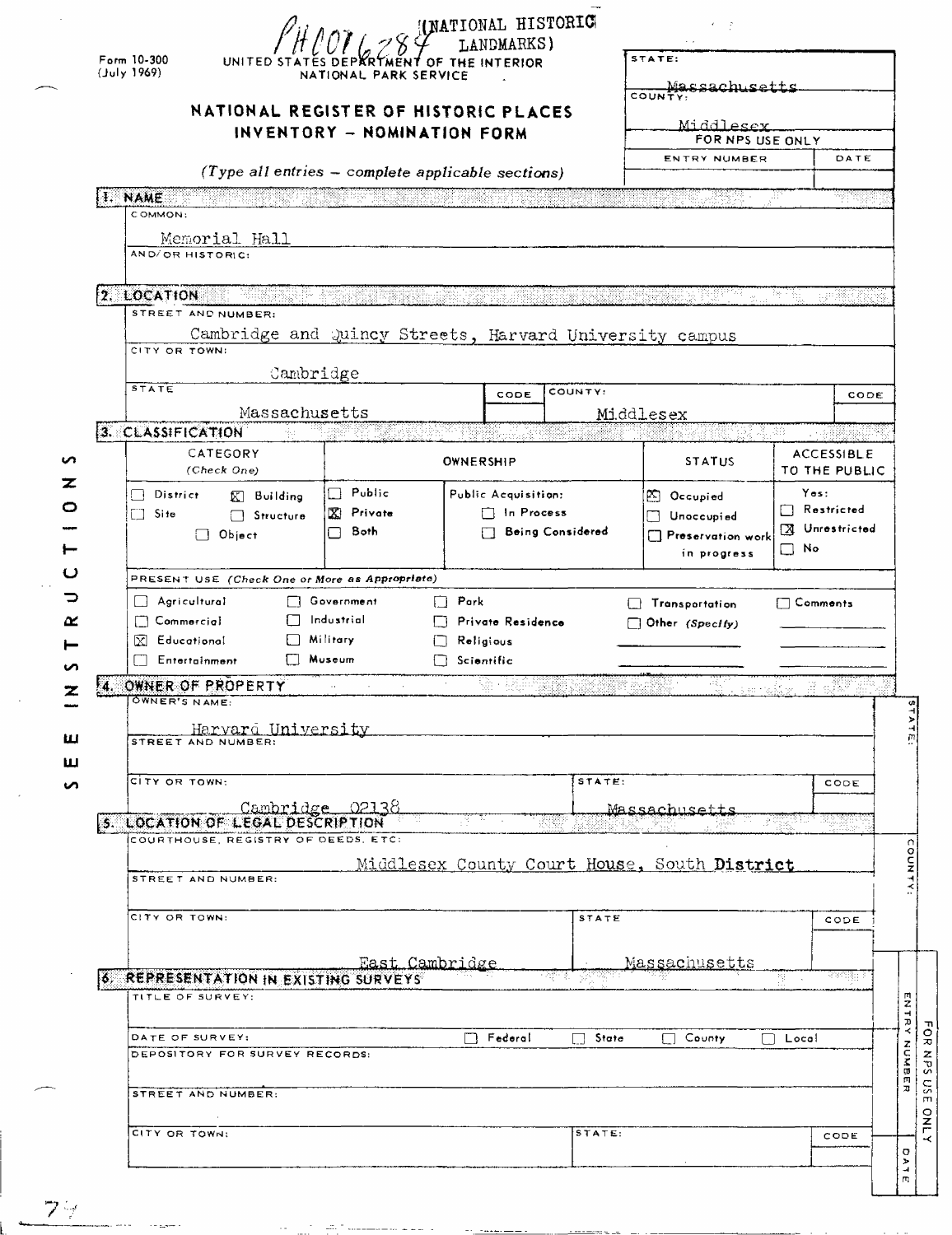|                  | <b>DESCRIPTION</b>                                                      | -8452      |             |              |             |           |                  |  |
|------------------|-------------------------------------------------------------------------|------------|-------------|--------------|-------------|-----------|------------------|--|
| <b>CONDITION</b> |                                                                         |            |             |              | (Check One) |           |                  |  |
|                  | Excellent                                                               | $ X $ Good | - Fair      | Deteriorated | Ruins       | Unexposed |                  |  |
|                  |                                                                         |            | (Check One) |              |             |           | (Check One)      |  |
|                  |                                                                         | X Altered  |             | Unaltered    |             | Moved     | XI Original Site |  |
|                  | DESCRIBE THE PRESENT AND ORIGINAL <i>(if known)</i> PHYSICAL APPEARANCE |            |             |              |             |           |                  |  |

Memorial Hall is a large cathedral-like structure with walls of red and blacX brick, trim in Nova Scotia stone, and a massive central tower. The building has a cruciform plan. The long arm, running east-west, is about  $310$  feet in length and two stories in height; the short (north-south) arm, or transepts, three-stories high, is  $114$  feet long and, including the flanking towers, about  $85$  feet wide. The apse and nave sections of the long axis have Gothic tracery windows set in the second story level between their exterior buttresses. The north and south ends of the transents are each three bays wide, arcaded, contain the main entrances, are flanked by wide square three-story towers that are topped by high pyramidal roofs. The second and third story levels of these ends, and also of the gable end at the west en $a$  of the nave are each occupied by a giant tracery window that includes a rose window in its design. In the center, over the crossing of the arms, rises a massive square brick tower, about five stories in height. The tall pinnacled roof that once surmounted this tower was destroyed by fire and has never been rebuilt. The matrix of the set of the matrix of the matrix of the matrix of the matrix of the matrix of the matrix of the matrix of the matrix of the matrix of the matrix of the matrix of the matrix of t

In function the structure is divided into three sections: At the west. was a dining hall, in the center, a memorial hall, and to the east, a theater or auditorium. The dining hall, now called the Great Hall, is 58 feet 6 inches wide and  $149$  feet long. The interior walls show the brick construction and there are galleries at the east and west ends. The room is ten bays long and nine of these bays, on either side, are occupied by stained glass tracery windows. The spectacular vaulted ceiling is of the opentimber hammer -beam type.

m

E.

 $\rightarrow$  $\overline{D}$  $\blacksquare$ 

 $\Omega$ 

 $\overline{\phantom{0}}$ 

o 2:

 $\bullet$ 

The Memorial Hall, or vestibule, of the center transept section is 112 feet long (interior dimensions), 30 feet wide, and 56 feet high. The pavement is marble, the walls plastered, and the vaulted ceiling with vaulting shafts below is of brown ash. The walls below are occupied to the height of  $13$  feet by a carved black walnut screen in the form of an arcule. The arches, 2<sup>2</sup>: in number, contain a marble tablet surmounte ' by *+* sosale or inluy of carre, and colored marbles. On these tablets are inscribed the names of the 136 graduates or students of Harvard who fell in defense of the Union during the Civil War. Above these the wall is occupied by inscriptions.

A center door in the west wall gives access to the Great Hall, or dining room, and two doors in either end of the east wall of the hall open into the Sanders Theater or Auditorium. These latter doors are on three different levels and are reached by means of two staircases.

The Sanders Theater is located in the "apse" and east end of the structure. The seven-sided room, with a stained-glass tracery window set in each bay, is about 95 feet long east-west and 100 feet broad at the west wall. The stage or platform is set against the west wall and the seats, arranged in three general tiers, rise against the other surrounding walls. This rooms also has a great vaulted ceiling and exposel wooden ribs.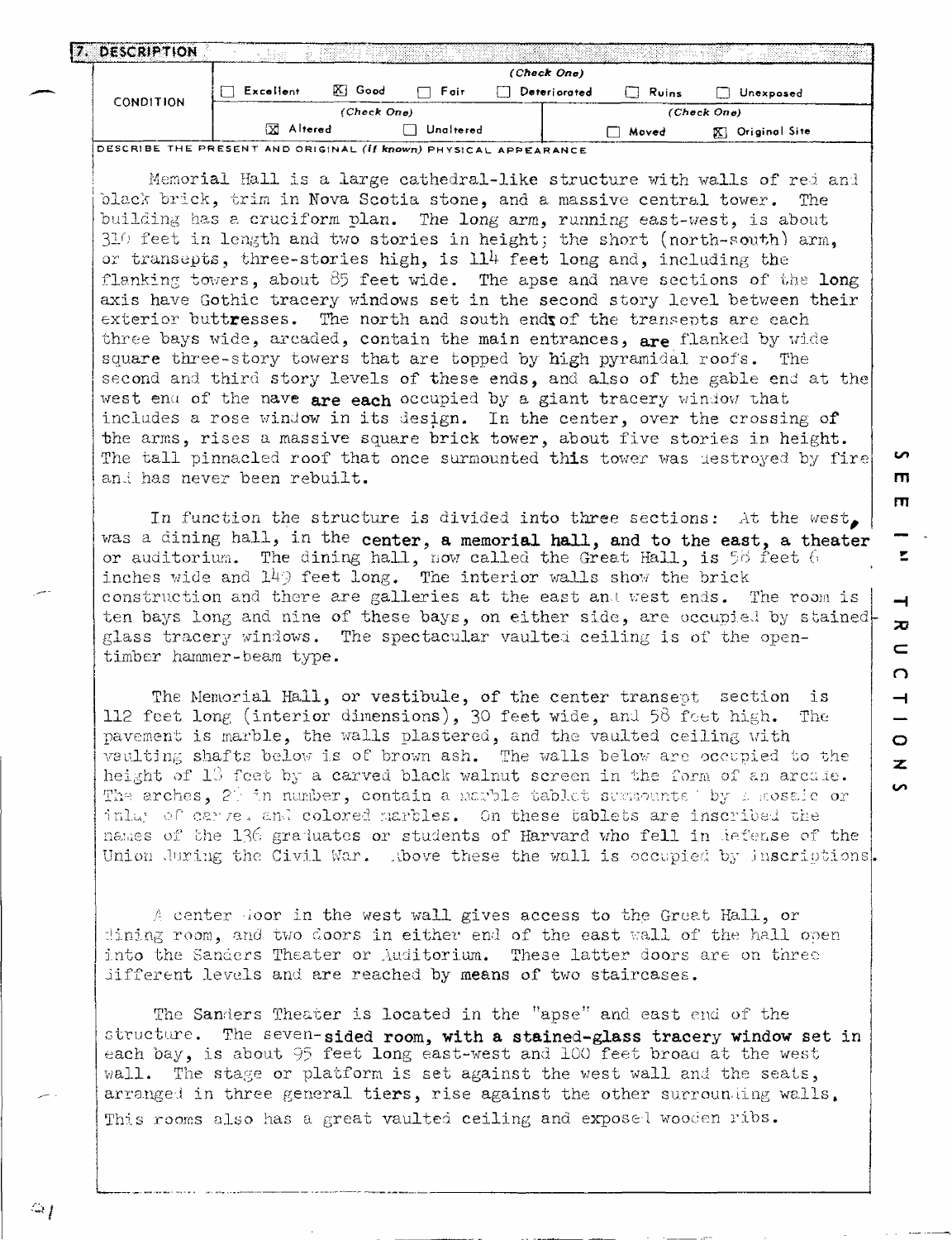| Form 10-300a |
|--------------|
| (July 1969)  |

#### **UNITED STATES DEPARTMENT OF THE INTERIOR NATIONAL PARK SERVICE**

### **NATIONAL REGISTER OF HISTORIC PLACES**

## **INVENTORY - NOMINATION FORM**

*(Continuation Sheet)*

| <b>STATE</b>     |      |  |  |  |
|------------------|------|--|--|--|
| Massachusetts    |      |  |  |  |
| COUNTY           |      |  |  |  |
| Middlesex        |      |  |  |  |
| FOR NPS USE ONLY |      |  |  |  |
| ENTRY NUMBER     | DATE |  |  |  |
|                  |      |  |  |  |

*(Number all entries)*

 $\mathbb{Z}$  .

7. Description: (1) Memorial Hall Harvard

The Interiors, like the exterior, is still substantially original, and are particularily noteworthy. Memorial Hall is in good condition and is open to visitors.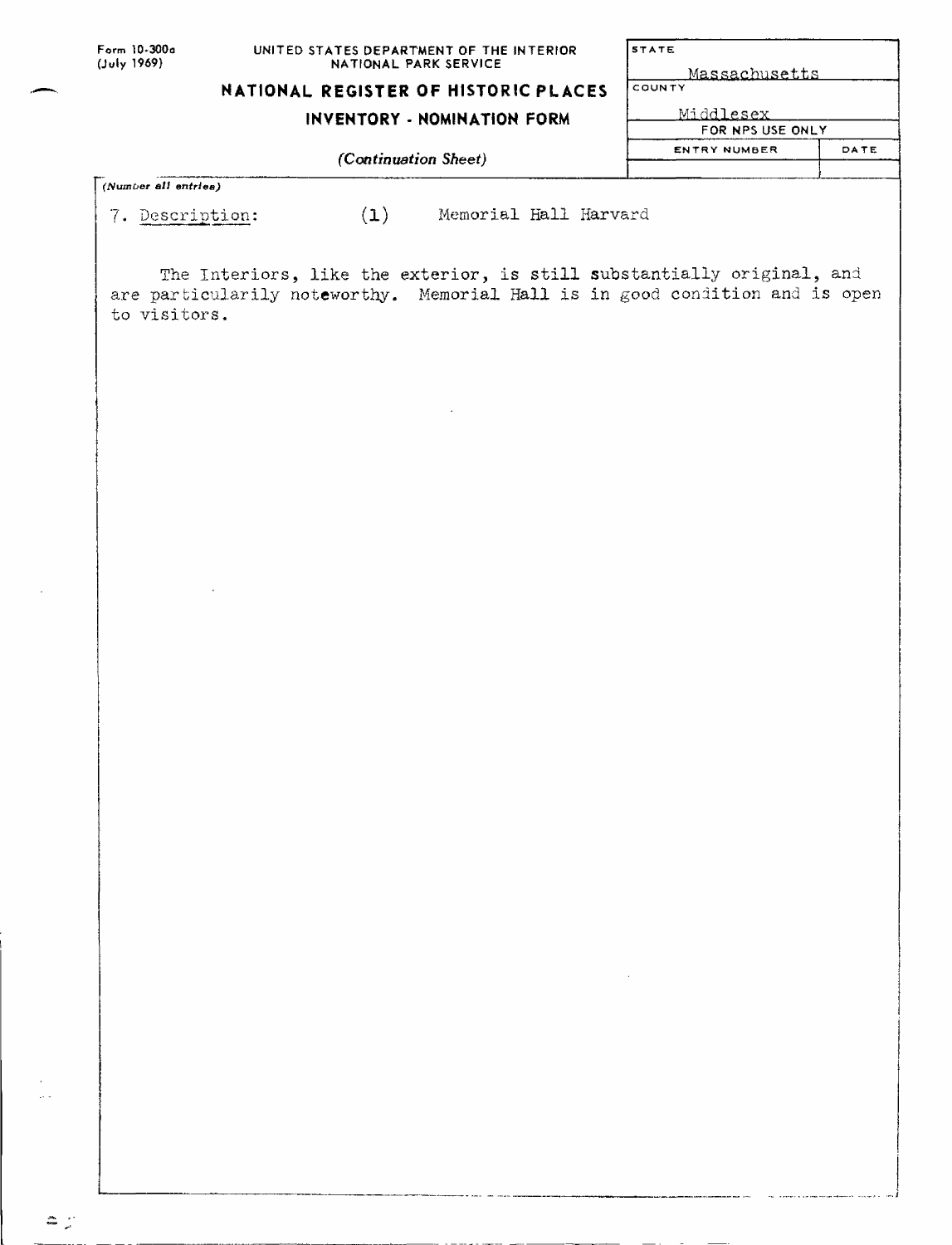| PERIOD (Check One or More as Appropriate)                |                                                                |                                      |                 |
|----------------------------------------------------------|----------------------------------------------------------------|--------------------------------------|-----------------|
| Pre-Columbian!                                           | 16th Century<br>$\left\{ \begin{array}{c} \end{array} \right.$ | 18th Century                         | 20th Century    |
| 15th Century                                             | 17th Century<br>Ιİ                                             | 19th Century<br>jζ                   |                 |
| SPECIFIC DATE(5) (If Applicable and Known)               |                                                                | 1870-78                              |                 |
| AREAS OF SIGNIFICANCE (Check One or More as Appropriate) |                                                                |                                      |                 |
| Abor iginal                                              | Education                                                      | Political                            | Urban Planning  |
| $\Box$ Prehistoric                                       | Engineering                                                    | Religion/Phi<br>$\mathbf{1}$         | Other (Specity) |
| $\Box$ Historic                                          | Industry                                                       | losophy                              |                 |
| $\Box$ Agriculture                                       | Invention                                                      | $\Box$ Science                       |                 |
| <b>X</b> Architecture                                    | Landscape                                                      | Sculpture                            |                 |
| Art<br>n                                                 | Architecture                                                   | Soci <sub>0</sub> /H <sub>uman</sub> |                 |
| Commerce                                                 | Literature                                                     | itarian                              |                 |
| Communications                                           | Military                                                       | Theater                              |                 |
| Conservation                                             | Music                                                          | Transpartation                       |                 |

#### **STATEMENT OF SIGNIFICANCE**

Designed by William Robert Ware and Henry Van Brunt and erected in  $1370-78$ , Memorial Hall is one of the boldest, most dramatic, and original examples of a public building composed in the mature High Victorian Gothic style in the United States. Except for the loss of the high roof of the tall central tower. Memorial Hall remains substantially as built.

#### History

The competition for designing a building as a memorial to Harvard men who diet in defense of the Union in the Civil War was won in 1865 by William R. Ware and Henry Van Brunt of Boston. Their plan called for a Victorian Gothic structure in a cathedral form in which the nave would serve as the dining hall, the transepts as the memorial hall, and the apse as a theater.

The foundations of the dining hall and memorial vestibule were laid in 1870, the walls and roof completed in 1872, and both sections were dedicated in  $1\overline{37}4$ . Work on the Sanders theater portion began in the spring of  $1875$ and was finished in 1878. Total cost of construction was about \$375,000. The nave and apse sections of the building have served a wide range of secular purposes over the years: as dining hall and theater, refectory and concert hall, and also for commencement exercises. In the 1440's a fire destroyed the tall pinnacled roof that originally crownea the central tower anu this feature has never been replaced.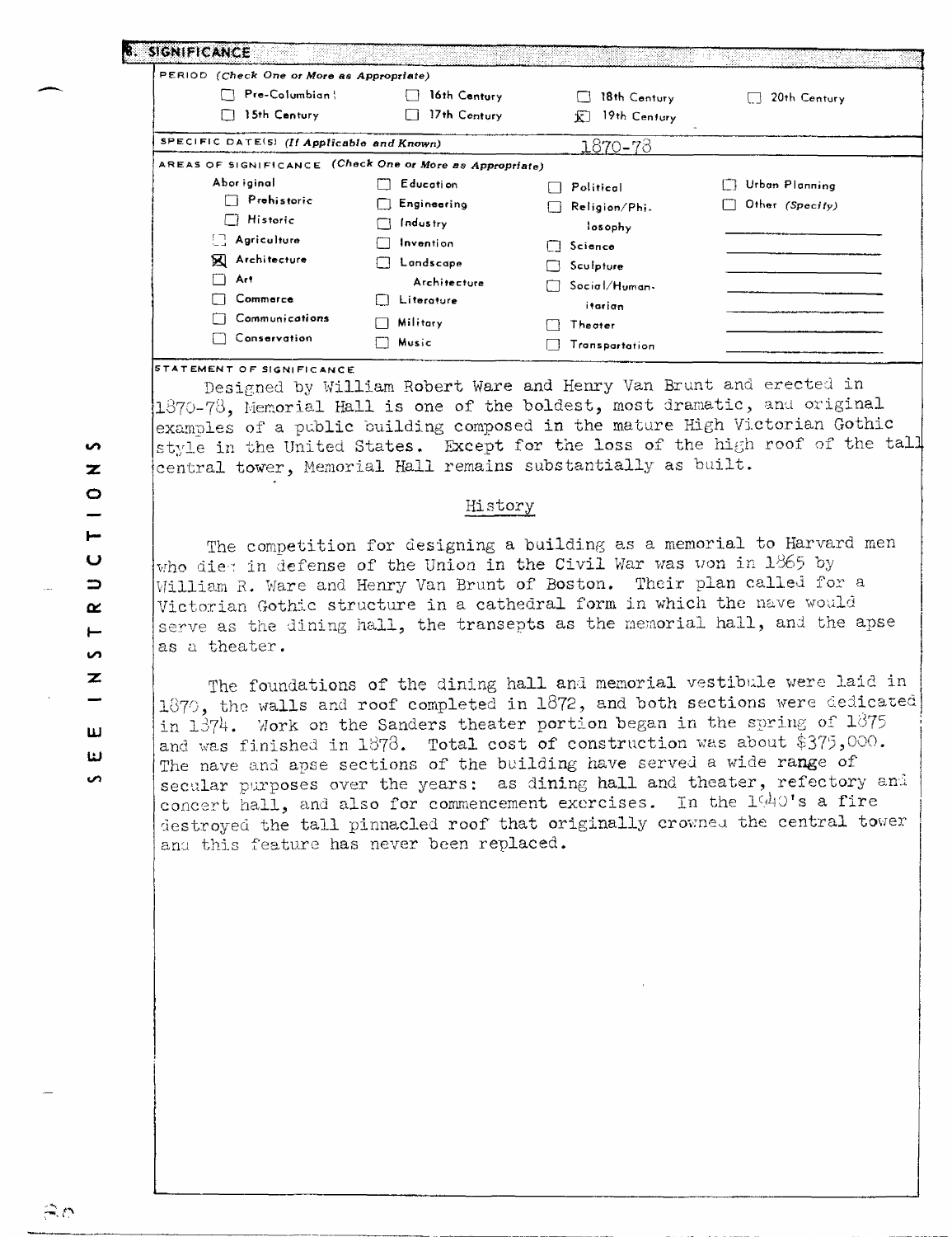| Form 10-300a |
|--------------|
| (July 1969)  |

STATE

**COUNTY**<br>COUNTY

# **NATIONAL REGISTER OF HISTORIC PLACES**

## **INVENTORY - NOMINATION FORM**

Middlesex

**FOR NPS USE ONLY**

| (Continuation Sheet)                                                                                                                                           | <b>ENTRY NUMBER</b> | DATE |
|----------------------------------------------------------------------------------------------------------------------------------------------------------------|---------------------|------|
| Memorial Hall                                                                                                                                                  |                     |      |
| (Number all entries)<br>9. Major Bibliographical References for Memorial Hall, Cambridge:                                                                      |                     |      |
|                                                                                                                                                                |                     |      |
| Walter H. Kilham, Boston After Bulfinch, An Account of Its Architecture,<br>1800-1900 (Cambridge, 1948), 75-76, 78-79.                                         |                     |      |
| Christopher Tunnard and Henry H. Reed, American Skyline (Boston, 1955), 113.                                                                                   |                     |      |
| John Burchard and Albert Sush-Brown, The Architecture of America, A Social<br>and Cultural History (Boston and Toronto, 1961), 116, 173-<br>75, 179, 136, 191. |                     |      |
| Alan Gowans, Images of American Living (Philadelphia and New York, 1964),<br>336.                                                                              |                     |      |
| The American Architect and Building News, January 8, 1876, 12-13:<br>May 30, 1885, 259: February 26, 1887, 107.                                                |                     |      |
| Monographs of American Architecture, No. $4$ - Memorial Hall, (Harvard<br>University, Cambridge, 1887).                                                        |                     |      |
| William A. Coles, editor, Architecture and Society, Selected Essays of<br>Henry Van Brunt (Cambridge, 1969), 16, 17-18, 211, 534.                              |                     |      |
| Robert B. Shaffer, "Ruskin, Norton, and Memorial Hall," Harvard Library<br>Bulletin, III (Spring, 1949), 213-231.                                              |                     |      |
|                                                                                                                                                                |                     |      |

 $\frac{1}{1-\alpha} \frac{1}{1-\alpha} \frac{1}{1-\alpha} \frac{1}{1-\alpha} \frac{1}{1-\alpha} \frac{1}{1-\alpha} \frac{1}{1-\alpha} \frac{1}{1-\alpha} \frac{1}{1-\alpha} \frac{1}{1-\alpha} \frac{1}{1-\alpha} \frac{1}{1-\alpha} \frac{1}{1-\alpha} \frac{1}{1-\alpha} \frac{1}{1-\alpha} \frac{1}{1-\alpha} \frac{1}{1-\alpha} \frac{1}{1-\alpha} \frac{1}{1-\alpha} \frac{1}{1-\alpha} \frac{1}{1-\alpha} \frac{1}{1-\alpha} \frac{1}{1-\alpha} \frac{1}{1-\alpha} \frac{1$